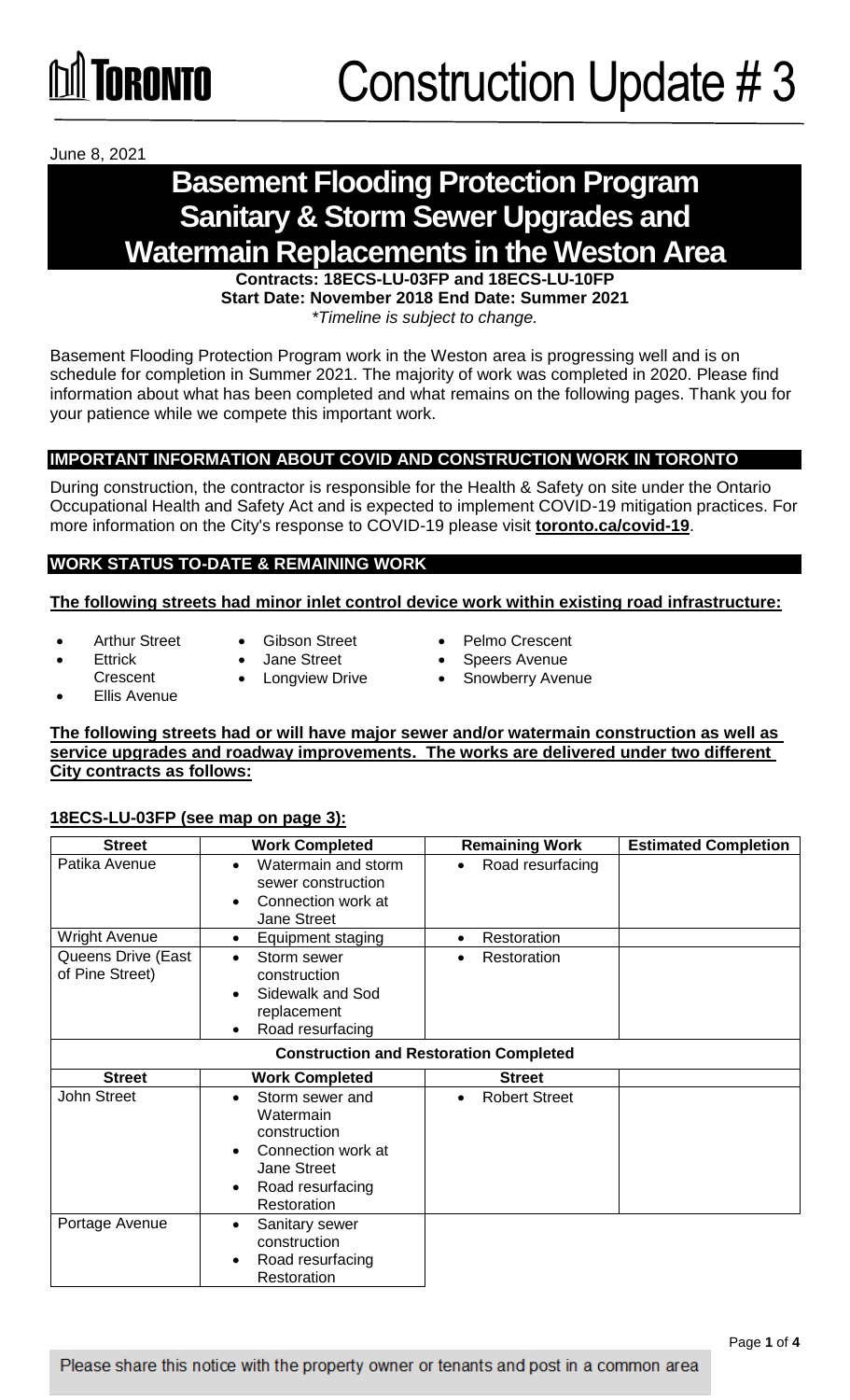## **18ECS-LU-10FP (see map on page 3):**

| <b>Street</b>                                     | <b>Work Completed</b>                                                                                               | <b>Remaining Work</b>                                           | <b>Estimated Completion</b>                                                                                                 |  |
|---------------------------------------------------|---------------------------------------------------------------------------------------------------------------------|-----------------------------------------------------------------|-----------------------------------------------------------------------------------------------------------------------------|--|
| <b>Boyd Avenue</b>                                | Storm and combined<br>$\bullet$<br>sewer and watermain<br>construction                                              | Road<br>$\bullet$<br>reconstruction<br>Restoration<br>$\bullet$ | Summer 2021                                                                                                                 |  |
| <b>King Street</b>                                | Combined sewer<br>$\bullet$<br>construction<br>Road reconstruction<br>$\bullet$                                     | Restoration<br>$\bullet$                                        | Summer 2021<br>$\bullet$                                                                                                    |  |
| <b>Church Street</b>                              | Watermain, storm sewer,<br>$\bullet$<br>sanitary sewer and<br>combined sewer<br>construction                        | Road<br>$\bullet$<br>reconstruction<br>Restoration              | Summer 2021<br>$\bullet$                                                                                                    |  |
| <b>MacDonald Avenue</b>                           | Storm and combined<br>$\bullet$<br>sewer construction                                                               | Restoration<br>$\bullet$                                        | Spring 2021<br>$\bullet$                                                                                                    |  |
| Pine Street (North<br>of Lawrence<br>Avenue West) | Storm sewer construction<br>$\bullet$                                                                               | Road<br>$\bullet$<br>reconstruction<br>Restoration              | Summer 2021<br>$\bullet$                                                                                                    |  |
| Wadsworth<br><b>Boulevard</b>                     | Combined sewer<br>$\bullet$<br>construction                                                                         | Restoration<br>$\bullet$                                        | Summer 2021<br>$\bullet$                                                                                                    |  |
| <b>William Street</b>                             | <b>Combined sewer</b><br>$\bullet$<br>construction                                                                  | Restoration<br>$\bullet$                                        | Spring 2021<br>$\bullet$                                                                                                    |  |
| <b>Construction and Restoration Completed</b>     |                                                                                                                     |                                                                 |                                                                                                                             |  |
| <b>Street</b>                                     | <b>Work Completed</b>                                                                                               | <b>Street</b>                                                   | <b>Work Completed</b>                                                                                                       |  |
| <b>Cypress Street</b>                             | Sanitary sewer<br>$\bullet$<br>construction<br>Restoration<br>$\bullet$                                             | <b>Pellatt Avenue</b>                                           | Sanitary sewer<br>$\bullet$<br>construction<br>Restoration<br>$\bullet$                                                     |  |
| <b>Edmund Avenue</b>                              | Watermain and storm<br>$\bullet$<br>sewer construction<br>Road resurfacing<br>$\bullet$<br>Restoration<br>$\bullet$ | Queens Drive (West of<br>Pine Street)                           | Storm and<br>$\bullet$<br>combined sewer<br>construction<br>Road<br>$\bullet$<br>reconstruction<br>Restoration<br>$\bullet$ |  |
| <b>Elm Street</b>                                 | Watermain and sewer<br>$\bullet$<br>construction<br>Road resurfacing                                                | Queenslea Avenue                                                | Watermain and<br>$\bullet$<br>sanitary sewer<br>construction<br>Restoration<br>$\bullet$                                    |  |
| <b>Grattan Street</b>                             | Storm and sanitary<br>$\bullet$<br>sewer construction<br>Road reconstruction<br>Restoration                         | <b>Ralph Street</b>                                             | Watermain and<br>$\bullet$<br>combined sewer<br>construction<br>Road<br>$\bullet$<br>reconstruction<br>Restoration          |  |
| Joseph Street                                     | Storm and sanitary<br>$\bullet$<br>sewer construction<br>Road reconstruction<br>Restoration<br>٠                    | <b>Sykes Avenue</b>                                             | Storm sewer<br>$\bullet$<br>construction<br>Road resurfacing<br>$\bullet$<br>Restoration<br>$\bullet$                       |  |
| Lamont Avenue                                     | Sanitary sewer<br>$\bullet$<br>construction<br>Restoration<br>$\bullet$                                             | <b>Vimy Avenue</b>                                              | Storm sewer<br>$\bullet$<br>construction<br>Restoration                                                                     |  |
| Langside Avenue                                   | Sanitary sewer<br>$\bullet$<br>construction<br>Restoration<br>٠                                                     | Walwyn Avenue                                                   | Sanitary sewer<br>$\bullet$<br>construction<br>Restoration<br>٠                                                             |  |
| <b>Merrill Avenue</b>                             | Watermain construction<br>$\bullet$<br>Road resurfacing                                                             | <b>Wendell Avenue</b>                                           | Storm and<br>$\bullet$<br>sanitary sewer<br>construction<br>Restoration                                                     |  |
| <b>Monklands Avenue</b>                           | Road resurfacing<br>$\bullet$<br>Restoration<br>$\bullet$                                                           |                                                                 |                                                                                                                             |  |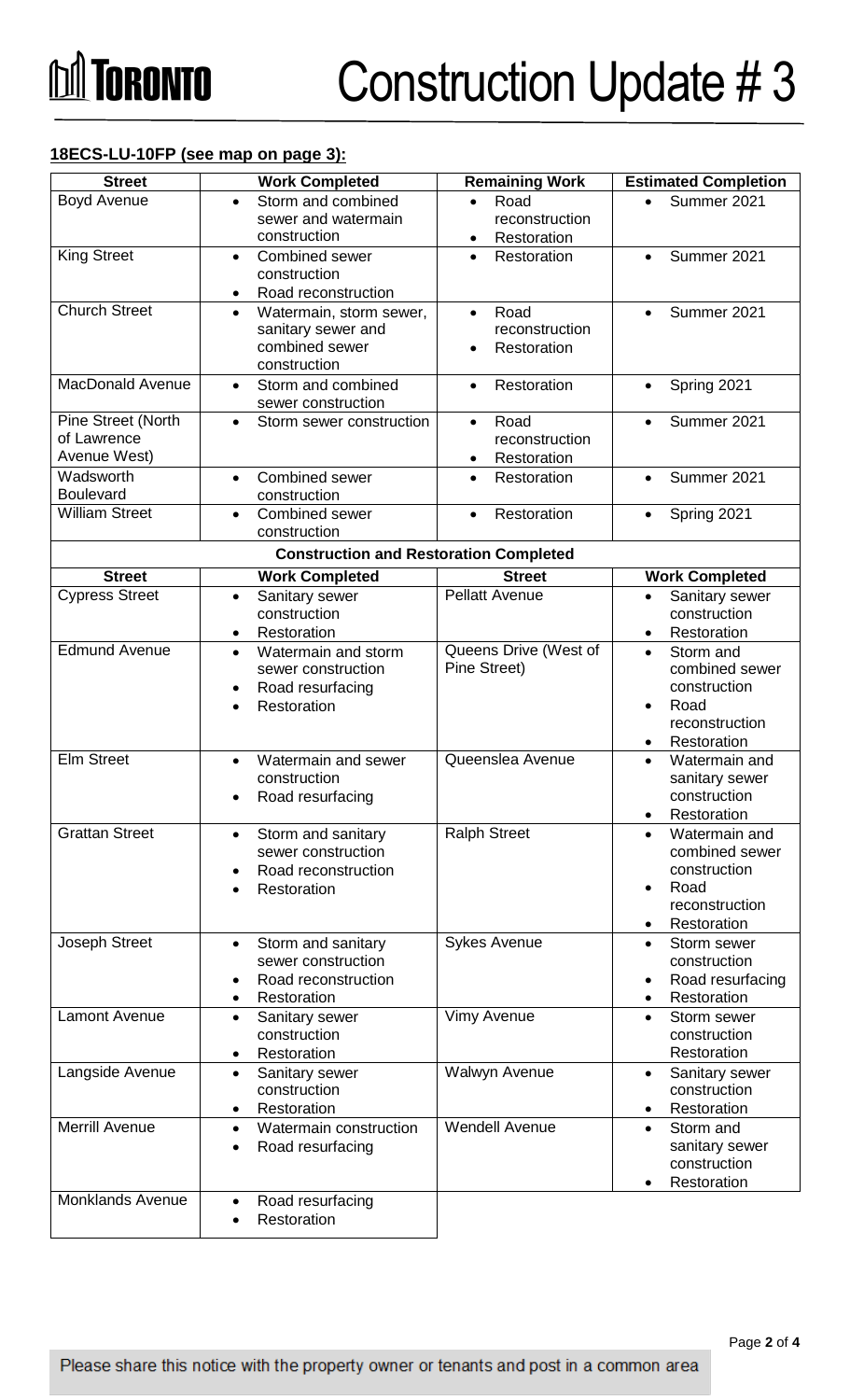## **Influence Construction Update #3**

## **MAP OF WORK AREA**



## **WHAT TO EXPECT DURING CONSTRUCTION**

- You may experience dust, noise and other inconveniences. The City will make efforts to reduce the impacts. We appreciate your patience.
- The City will not be responsible for damage to any privately owned items on City property.

|   | <b>Work Hours:</b> Work will take place from 7 a.m. to 7 p.m., Monday to Friday, with<br>work after hours and on weekends as required.                                                                                                                                                                                                                                                   |
|---|------------------------------------------------------------------------------------------------------------------------------------------------------------------------------------------------------------------------------------------------------------------------------------------------------------------------------------------------------------------------------------------|
| X | Traffic Management: Efforts have been made to manage traffic in the area for<br>the safety of workers, road users and residents. Road users should expect<br>delays and increased traffic on nearby main and side streets. TTC detours are<br>on Church Street from Jane Street to Uphill Avenue. See website for details:<br>ttc.ca/Service_Advisories/Route_diversions/59_RR_June1.jsp |
|   | <b>Pedestrians:</b> The work may require temporary sidewalk restrictions, however<br>any necessary sidewalk closures will alternate in each direction to ensure<br>pedestrian access is maintained during construction.                                                                                                                                                                  |